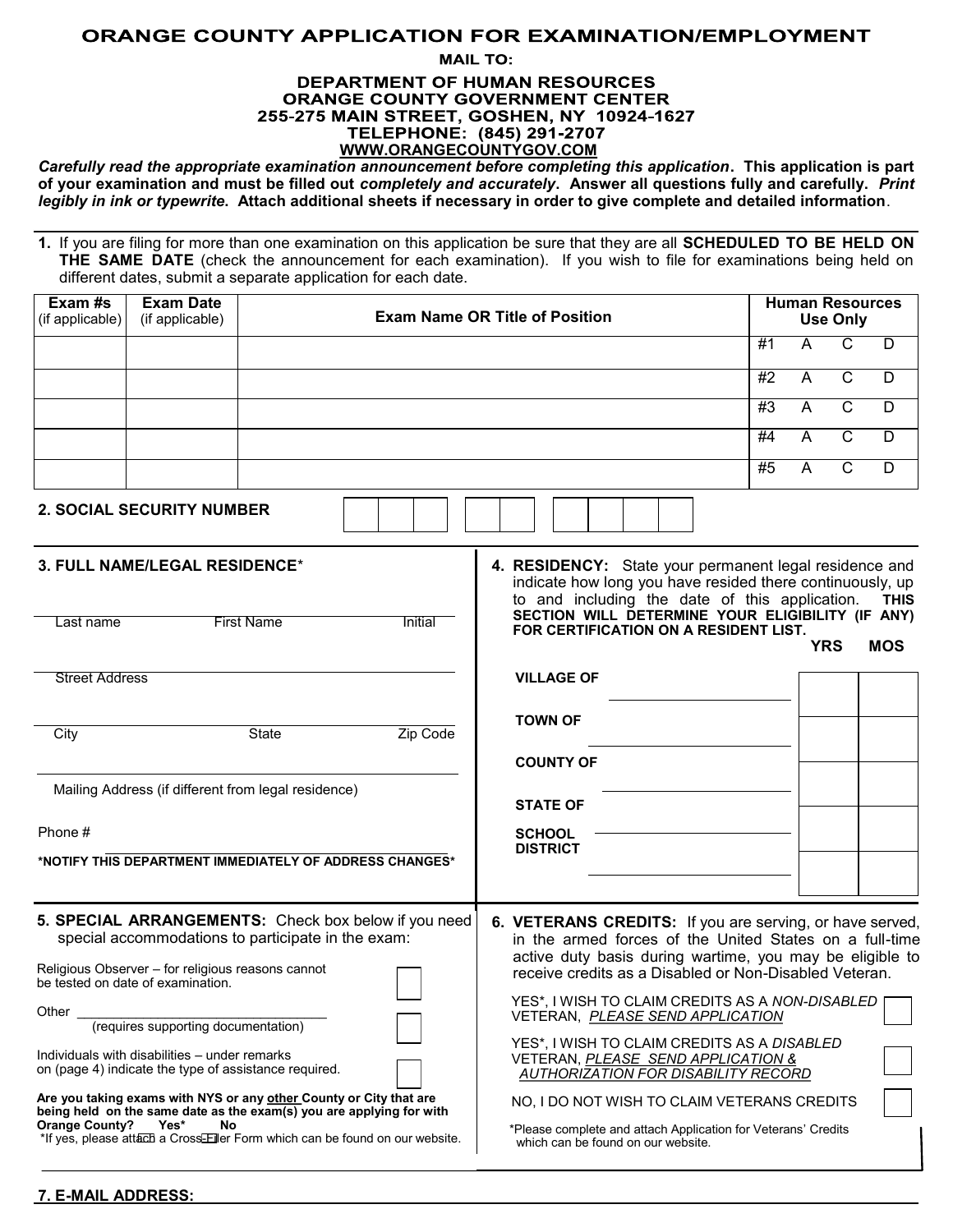| 8. CHECK APPROPRIATE BOX TO RIGHT OF EACH QUESTION                                                                                               | YES NO |
|--------------------------------------------------------------------------------------------------------------------------------------------------|--------|
| A. Were you ever dismissed or discharged from any employment for reasons other than lack of work or funds?                                       |        |
| B. Did you ever resign from any employment rather than face dismissal?                                                                           |        |
| C. Did you receive a <b>dishonorable</b> discharge from the armed forces of the United States?                                                   |        |
| D. Have you ever been convicted of any crime (felony or misdemeanor)? If so, please submit a<br>Certificate of Conviction with your application. |        |
| E. Are you now under charges for any crime (felony or misdemeanor)?                                                                              |        |
| F. Have you ever forfeited bail bond posted to guarantee your appearance in court to answer to any<br>criminal charge?                           |        |

## **Convictions will not necessarily disqualify you from taking an exam but may bar you from appointment.**

**If you answered "YES" to any of the questions above, please provide specifics under "REMARKS". If you elect not to provide specifics or if such explanation is insufficient, a confidential inquiry will be sent to you.**

| <b>9.</b> A. If minimum and/or maximum age limits are established for the position please<br>enter your date of birth:                                                        | Month                      | Day                                     | Year      |
|-------------------------------------------------------------------------------------------------------------------------------------------------------------------------------|----------------------------|-----------------------------------------|-----------|
| B. If citizenship is a requirement for the position for which you are applying, please answer the following:<br>Are you a citizen of the United States?                       |                            | <b>YES</b>                              | <b>NO</b> |
| C. If not a citizen, do you have the legal right to accept employment in the United States?<br>Please provide Alien Registration Number:                                      |                            | <b>YES</b>                              | <b>NO</b> |
| D. Are you a retiree from New York State or any civil division thereof?                                                                                                       |                            | <b>YES</b>                              | <b>NO</b> |
| E. Are you an Exempt Firefighter?                                                                                                                                             |                            | <b>YES</b>                              | NΟ        |
| 10. Do you possess a valid license to operate a motor vehicle in New York State?<br>By your signature on page 4 of this application you are attesting this statement is true. | <b>YES</b><br><b>STATE</b> | NO.<br>CLASS:<br><b>EXPIRATION DATE</b> |           |

**11. LICENSES:** If a license, certificate or other authorization to practice a trade or profession is a requirement of the position for which you are applying, complete the following question: (attach copy)

| Trade/Profession        | City/State                               |
|-------------------------|------------------------------------------|
| License/Certificate $#$ | <b>Expiration Date</b>                   |
| Licensing Agency        | IF NOT currently licensed check this box |

**12. EDUCATION:** Do you have a high school or equivalency diploma? **YES**  $\Box$  NO  $\Box$ 

# **COLLEGE, UNIVERSITY, PROFESSIONAL OR TECHNICAL SCHOOL INFORMATION**

| Name & Location of School                                                                   | Attendance Dates (Mo/Yr)<br><b>From</b><br>To | <b>Course or Major Subject</b> | #Credits<br>Rec'd | Degree<br>Rec'd | Date of<br><b>Degree</b> |  |  |
|---------------------------------------------------------------------------------------------|-----------------------------------------------|--------------------------------|-------------------|-----------------|--------------------------|--|--|
|                                                                                             |                                               |                                |                   |                 |                          |  |  |
|                                                                                             |                                               |                                |                   |                 |                          |  |  |
|                                                                                             |                                               |                                |                   |                 |                          |  |  |
| <b>Other Schools or Special Courses</b>                                                     |                                               |                                |                   |                 |                          |  |  |
| <b>HAVE YOU PREVIOUSLY SUBMITTED PROOF OF EDUCATIONAL ACHIEVEMENTS?</b><br>NΟ<br><b>YES</b> |                                               |                                |                   |                 |                          |  |  |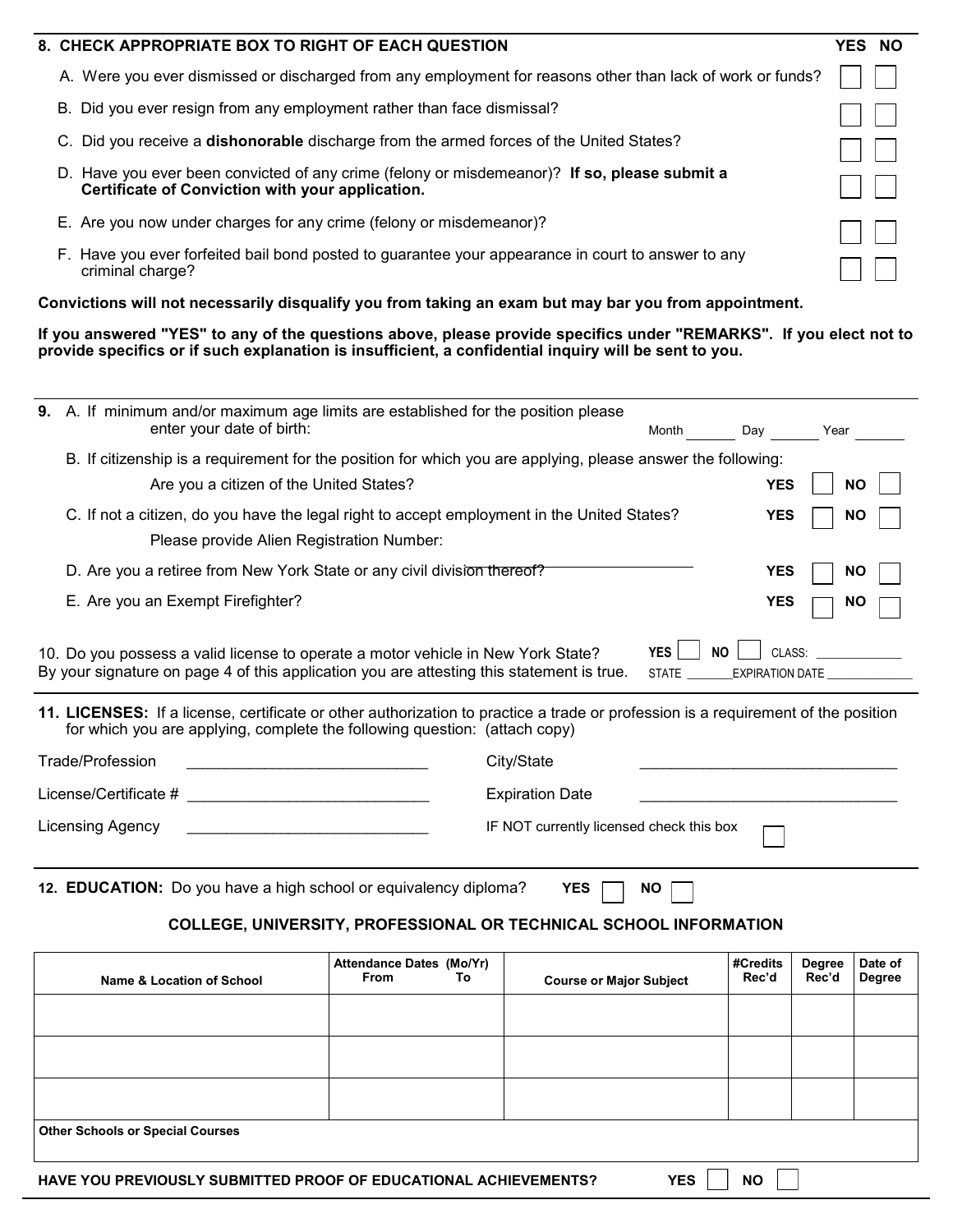|  | 13. Do you object to this department making inquiry regarding your character and qualifications from your present employer? |
|--|-----------------------------------------------------------------------------------------------------------------------------|
|  | <b>YES</b> $\Box$ <b>NO</b> $\Box$ If answer is "YES" please explain under REMARKS.                                         |

**14. DESCRIPTION OF EXPERIENCE:** Beginning with your most recent experience, describe in detail all employment that is **pertinent** to the required minimum qualifications indicated on the exam announcement for the title for which you are applying. Omissions or vagueness will **NOT** be interpreted in your favor. If relevant volunteer experience is acceptable as qualifying, describe it in the same way as paid work. If you have had military service which included experience pertinent to the position, describe such experience as a separate employment. Under "Duties" for each employment describe the nature of the work which you personally perform and the percentage of time spent in each function. If you supervised a work group, state its size and nature and the extent of such supervision. If your title or duties changed materially in the course of your service in any one organization, indicate such change clearly and as a separate employment.

| Length of Employment<br>MO/YR<br>MO/YR<br>From<br>$\prime$<br>to<br>$\prime$     | Firm Name                                   | Address |  |  |
|----------------------------------------------------------------------------------|---------------------------------------------|---------|--|--|
| # of hours worked per week<br>(exclude overtime)                                 | Duties (include % of time in each function) |         |  |  |
| Type of Business                                                                 |                                             |         |  |  |
| Your Title                                                                       |                                             |         |  |  |
| Supervisor's Name & Title                                                        |                                             |         |  |  |
| Reason for Leaving                                                               |                                             |         |  |  |
| <b>Paid or <sub>D</sub>Unpaid</b><br>Check one                                   |                                             |         |  |  |
|                                                                                  |                                             |         |  |  |
| Length of Employment<br>MO/YR<br>MO/YR<br>to<br>From<br>$\sqrt{2}$<br>$\sqrt{2}$ | Firm Name                                   | Address |  |  |
| # of hours worked per week<br>(exclude overtime)                                 | Duties (include % of time in each function) |         |  |  |
| Type of Business                                                                 |                                             |         |  |  |
| Your Title                                                                       |                                             |         |  |  |
| Supervisor's Name & Title                                                        |                                             |         |  |  |
| Reason for Leaving                                                               |                                             |         |  |  |
| Paid or Unpaid                                                                   |                                             |         |  |  |
| Check one                                                                        |                                             |         |  |  |
| Length of Employment<br>MO/YR<br>MO/YR<br>to<br>$\prime$<br>$\prime$<br>From     | Firm Name                                   | Address |  |  |
| # of hours worked per week<br>(exclude overtime)                                 | Duties (include % of time in each function) |         |  |  |
| Type of Business                                                                 |                                             |         |  |  |
| Your Title                                                                       |                                             |         |  |  |
| Supervisor's Name & Title                                                        |                                             |         |  |  |
| Reason for Leaving                                                               |                                             |         |  |  |
| Paid or Unpaid                                                                   |                                             |         |  |  |
| Check one                                                                        |                                             |         |  |  |